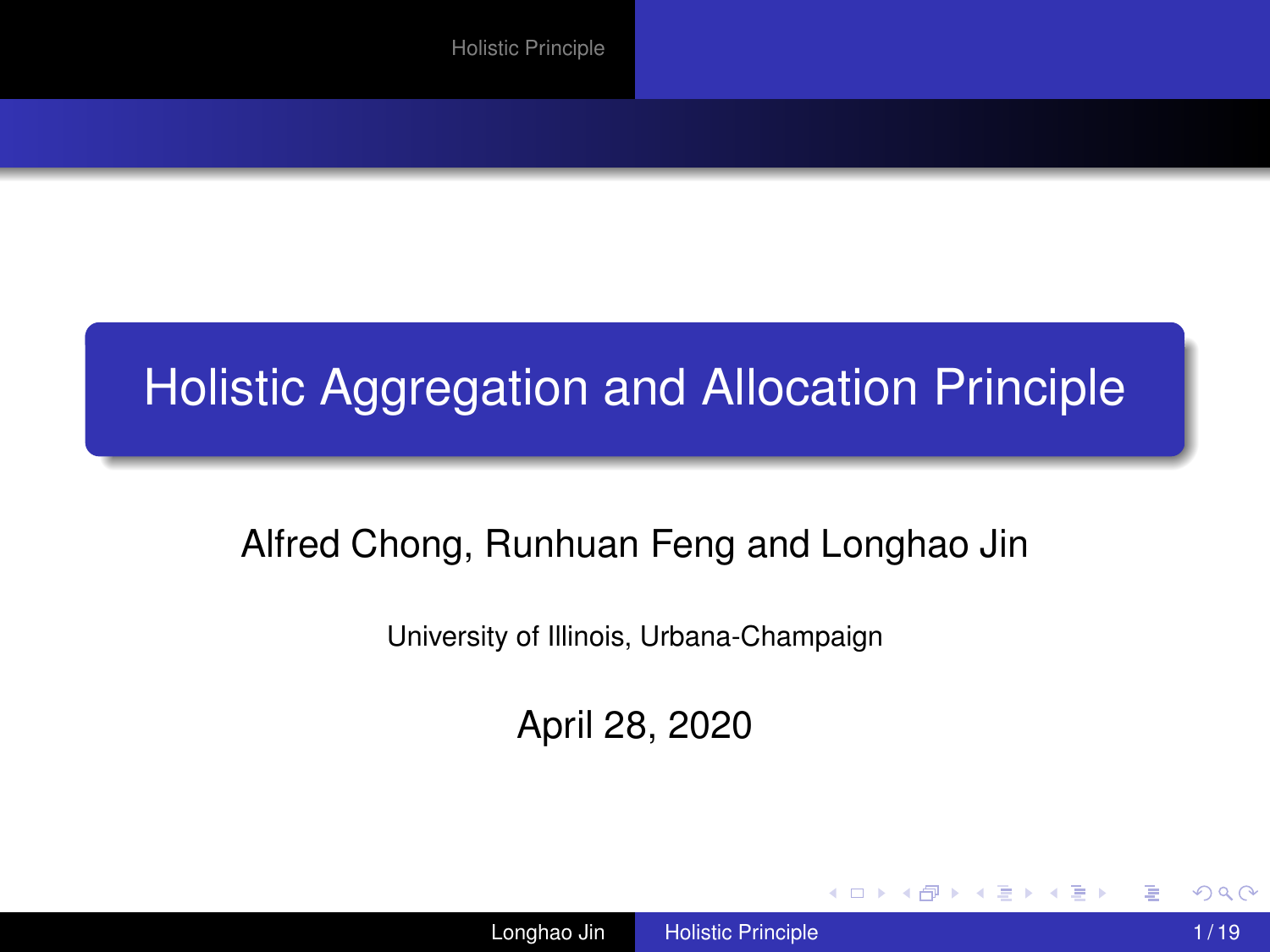<span id="page-1-0"></span>

### **•** [Motivation](#page-1-0)

- **[Mathematical Formulation](#page-7-0)**
- [Holistic Principle: Unconstrained Case](#page-9-0)

B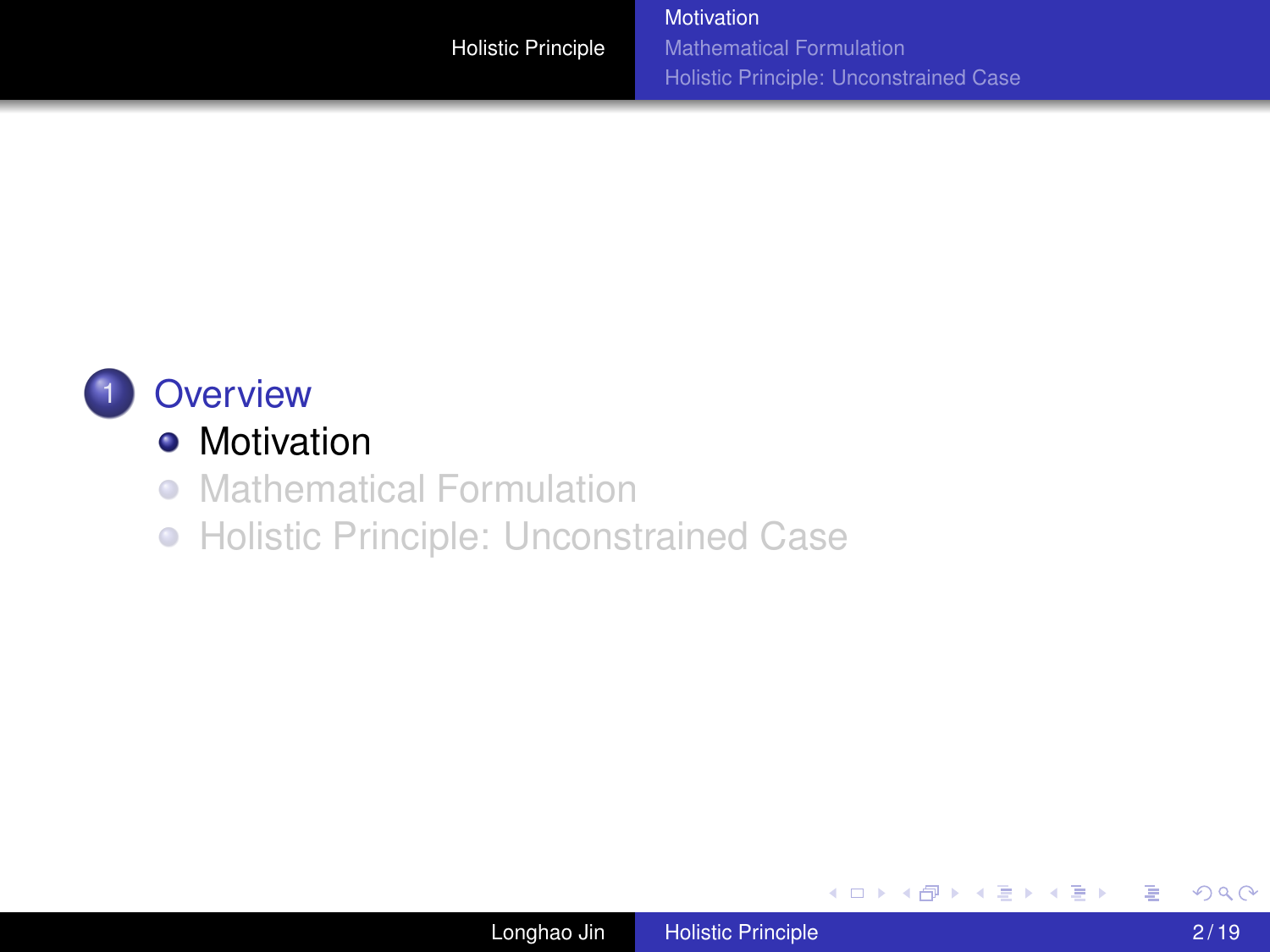[Motivation](#page-1-0) [Mathematical Formulation](#page-7-0) [Holistic Principle: Unconstrained Case](#page-9-0)

## **Motivation**



Figure: Two-step procedure – risk aggregation and capital allocation

 $\equiv$ 

 $(1 - 4)$   $(1 - 4)$   $(1 - 4)$   $(1 - 4)$   $(1 - 4)$   $(1 - 4)$   $(1 - 4)$   $(1 - 4)$   $(1 - 4)$   $(1 - 4)$   $(1 - 4)$   $(1 - 4)$   $(1 - 4)$   $(1 - 4)$   $(1 - 4)$   $(1 - 4)$   $(1 - 4)$   $(1 - 4)$   $(1 - 4)$   $(1 - 4)$   $(1 - 4)$   $(1 - 4)$   $(1 - 4)$   $(1 - 4)$   $(1 -$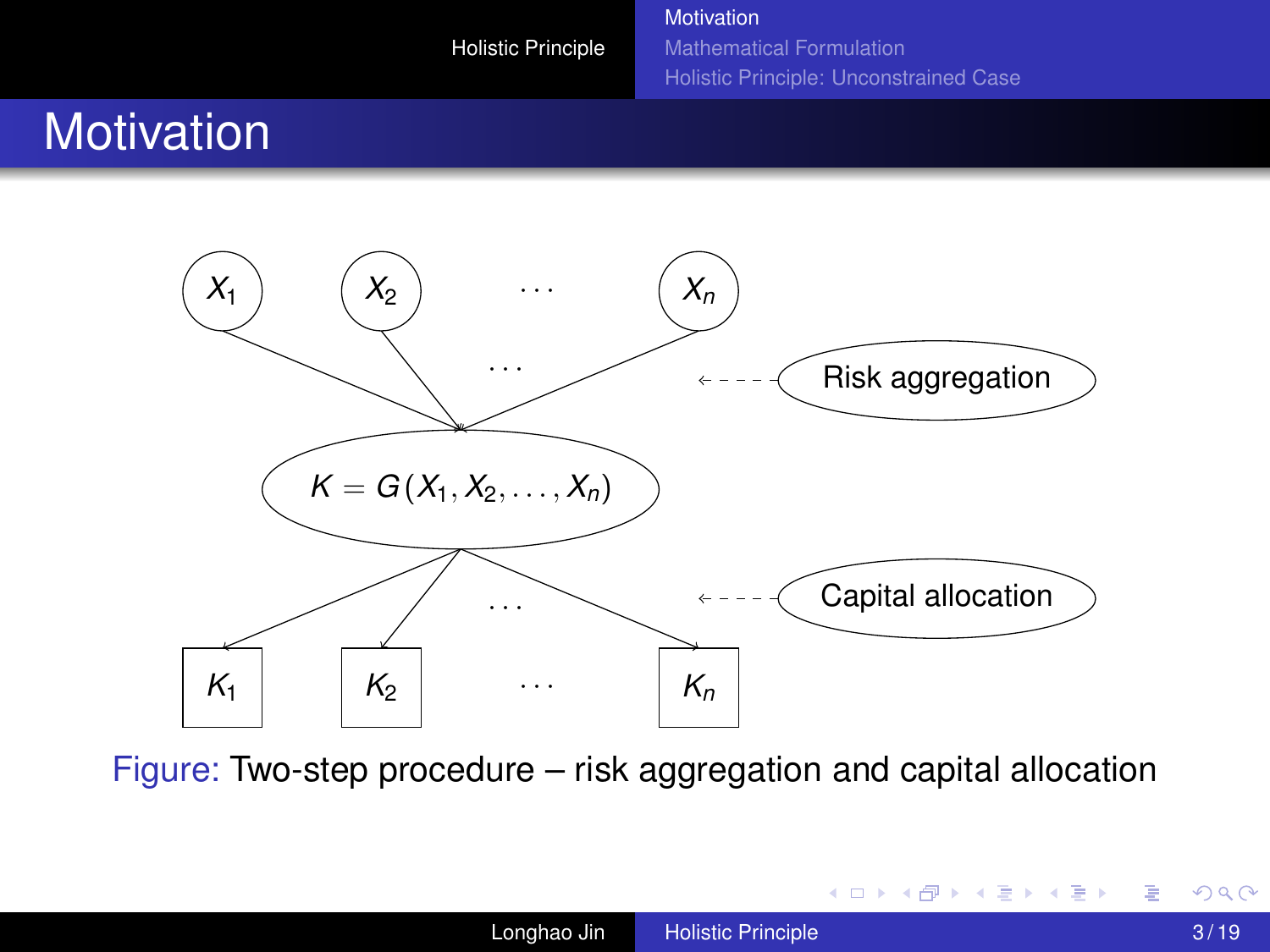[Motivation](#page-1-0) [Mathematical Formulation](#page-7-0) [Holistic Principle: Unconstrained Case](#page-9-0)

## **Motivation**



Figure: One-step procedure - holistic allocation

÷.

 $(1 - 4)$   $(1 - 4)$   $(1 - 4)$   $(1 - 4)$   $(1 - 4)$   $(1 - 4)$   $(1 - 4)$   $(1 - 4)$   $(1 - 4)$   $(1 - 4)$   $(1 - 4)$   $(1 - 4)$   $(1 - 4)$   $(1 - 4)$   $(1 - 4)$   $(1 - 4)$   $(1 - 4)$   $(1 - 4)$   $(1 - 4)$   $(1 - 4)$   $(1 - 4)$   $(1 - 4)$   $(1 - 4)$   $(1 - 4)$   $(1 -$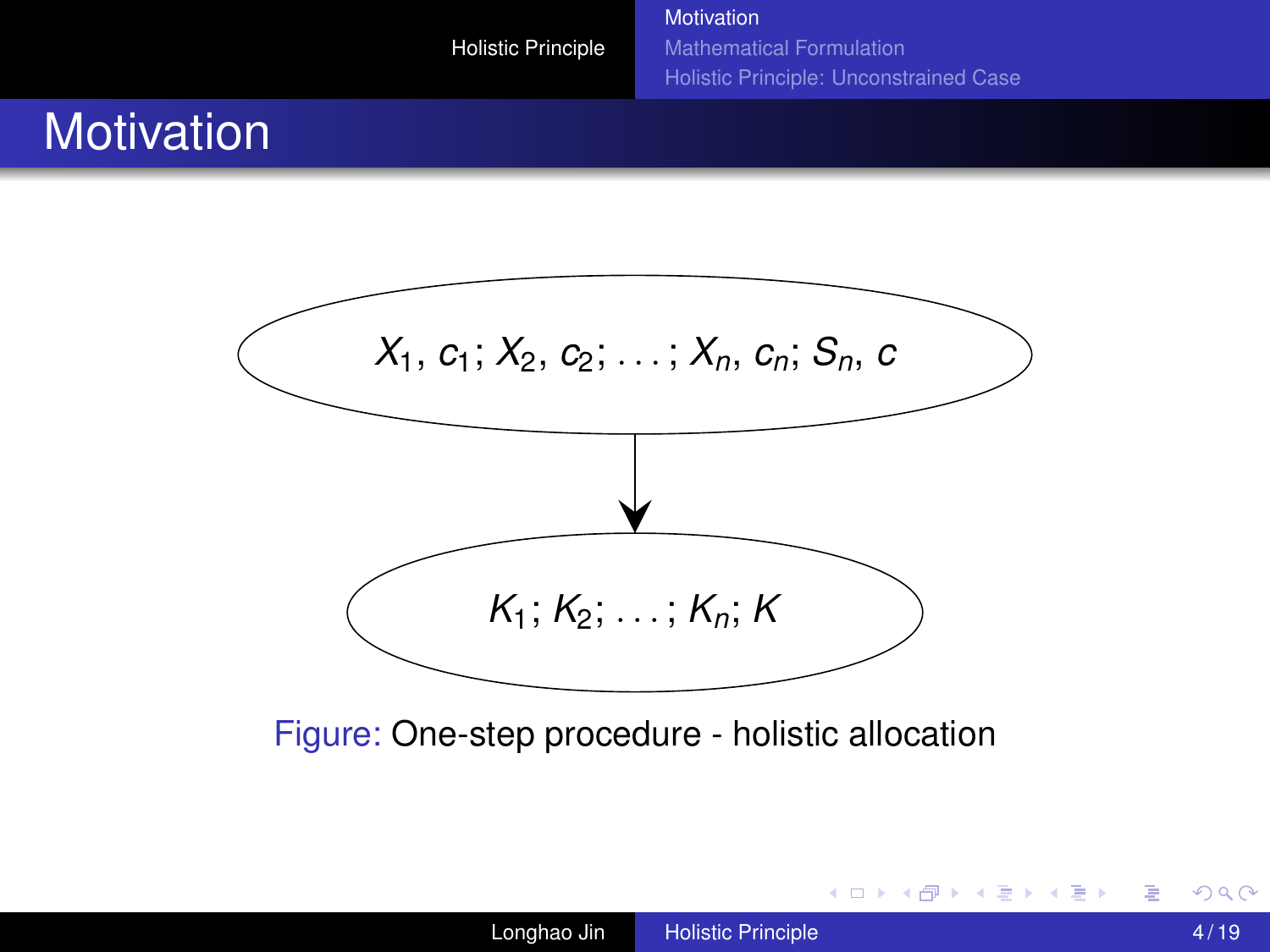[Motivation](#page-1-0) [Mathematical Formulation](#page-7-0) [Holistic Principle: Unconstrained Case](#page-9-0)

## **Motivation**



Source: What is a balanced flue?

Figure: Balancing game between capital management dept. and risk management dept.

ă

**K ロ ト K 何 ト K ヨ ト K ヨ ト**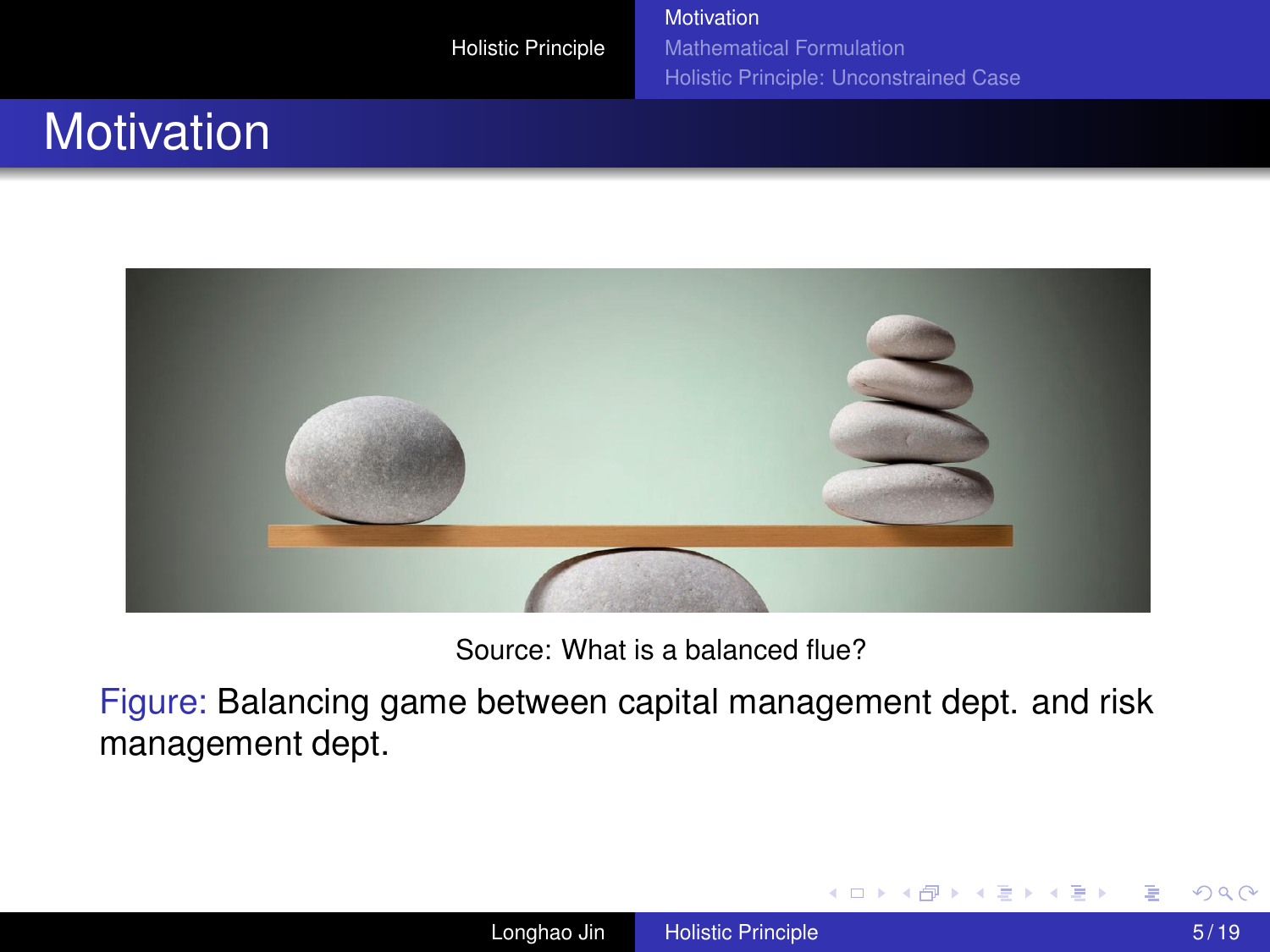## **Motivation**

|                       | Capital management | Risk management    |
|-----------------------|--------------------|--------------------|
| Objective<br>function | C(K)               | R(S; K)            |
| Goal                  | Minimize           | Minimize           |
|                       | C(K)               | R(S; K)            |
| Minimizer             | кC                 | κR                 |
| Example               | Cost of capital    | Shortfall          |
|                       | rК                 | $(S - K)_{+}$      |
|                       | Targeted capital   | Weighted deviation |
|                       | $(K - c)^2$        | $(S-K)^2h(S)$      |

Table: Different objective in capital/risk management dept.

÷.

メロメメ 御きメモ メモ おく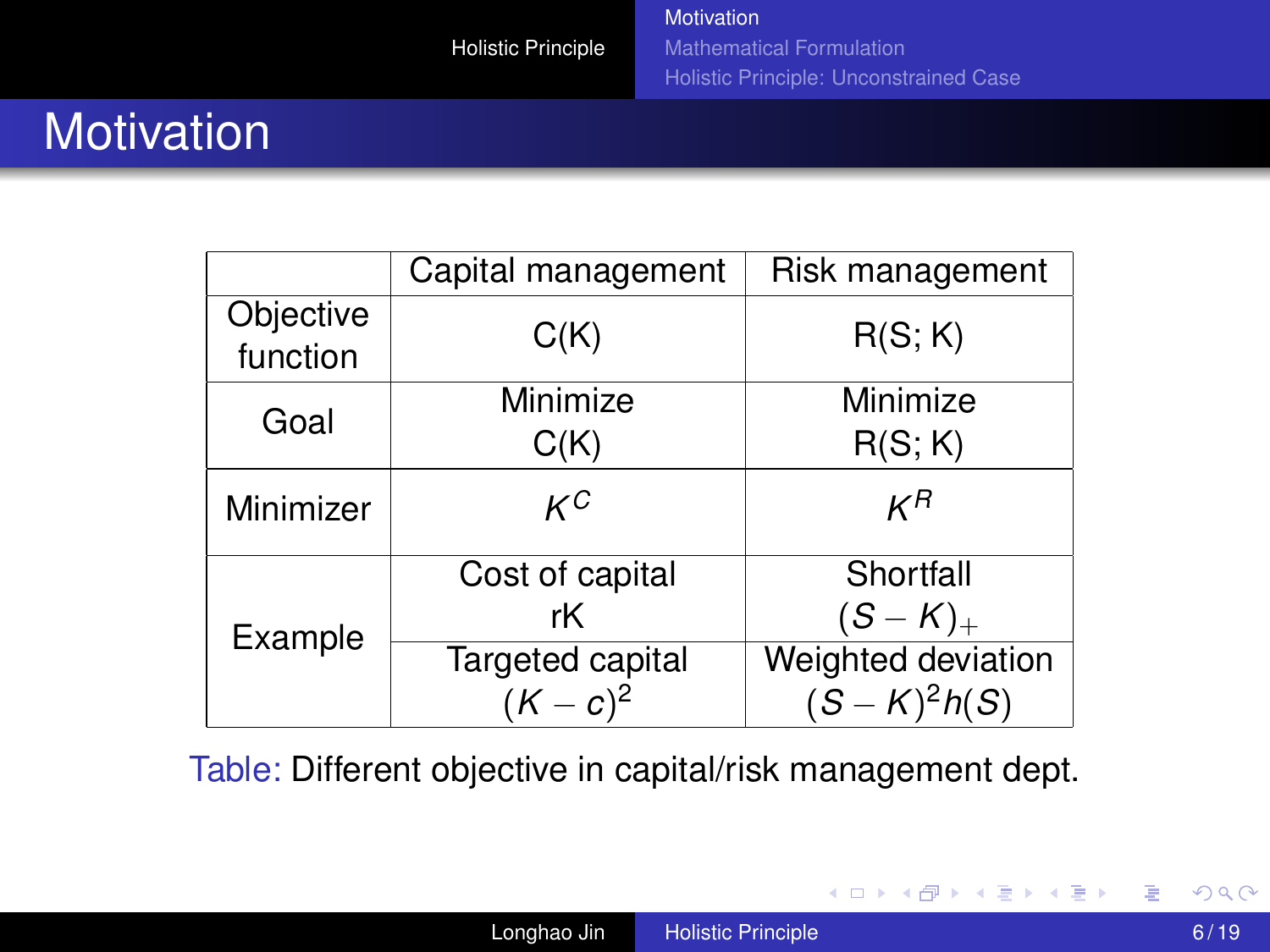## **Motivation**

• Pareto optimality Suppose there are n lines of business in a corporate

| 1-st LOB/Risk | inf $C_1(K_1)$ | inf $R_1(K_1; X_1)$ | $X_1$   |
|---------------|----------------|---------------------|---------|
| 2-nd LOB/Risk | inf $C_2(K_2)$ | inf $R_2(K_2; X_2)$ | $X_{2}$ |
|               |                |                     |         |
| n-th LOB/Risk | inf $C_n(K_n)$ | inf $R_n(K_n; X_n)$ | $X_n$   |
| Corporate     | inf $C(K)$     | inf $R(K; S)$       | S       |
|               |                |                     |         |

Capital management Risk management

Figure: Multiobjective capital allocation – competing interests and conflicting priorities

€

 $\left\{ \begin{array}{ccc} 1 & 0 & 0 \\ 0 & 1 & 0 \end{array} \right.$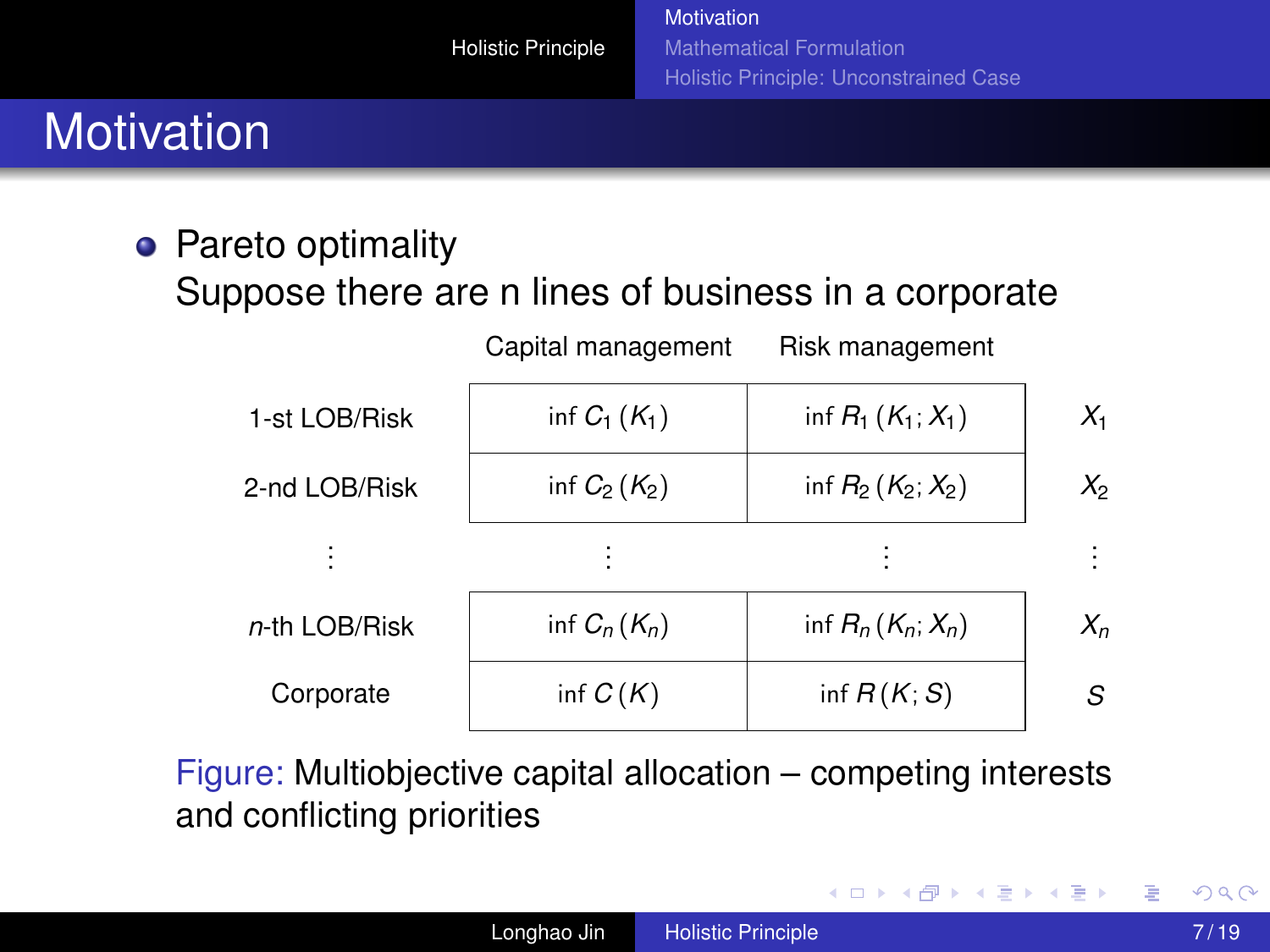<span id="page-7-0"></span>

#### **[Overview](#page-1-0)**

- **•** [Motivation](#page-1-0)
- [Mathematical Formulation](#page-7-0)
- [Holistic Principle: Unconstrained Case](#page-9-0)

B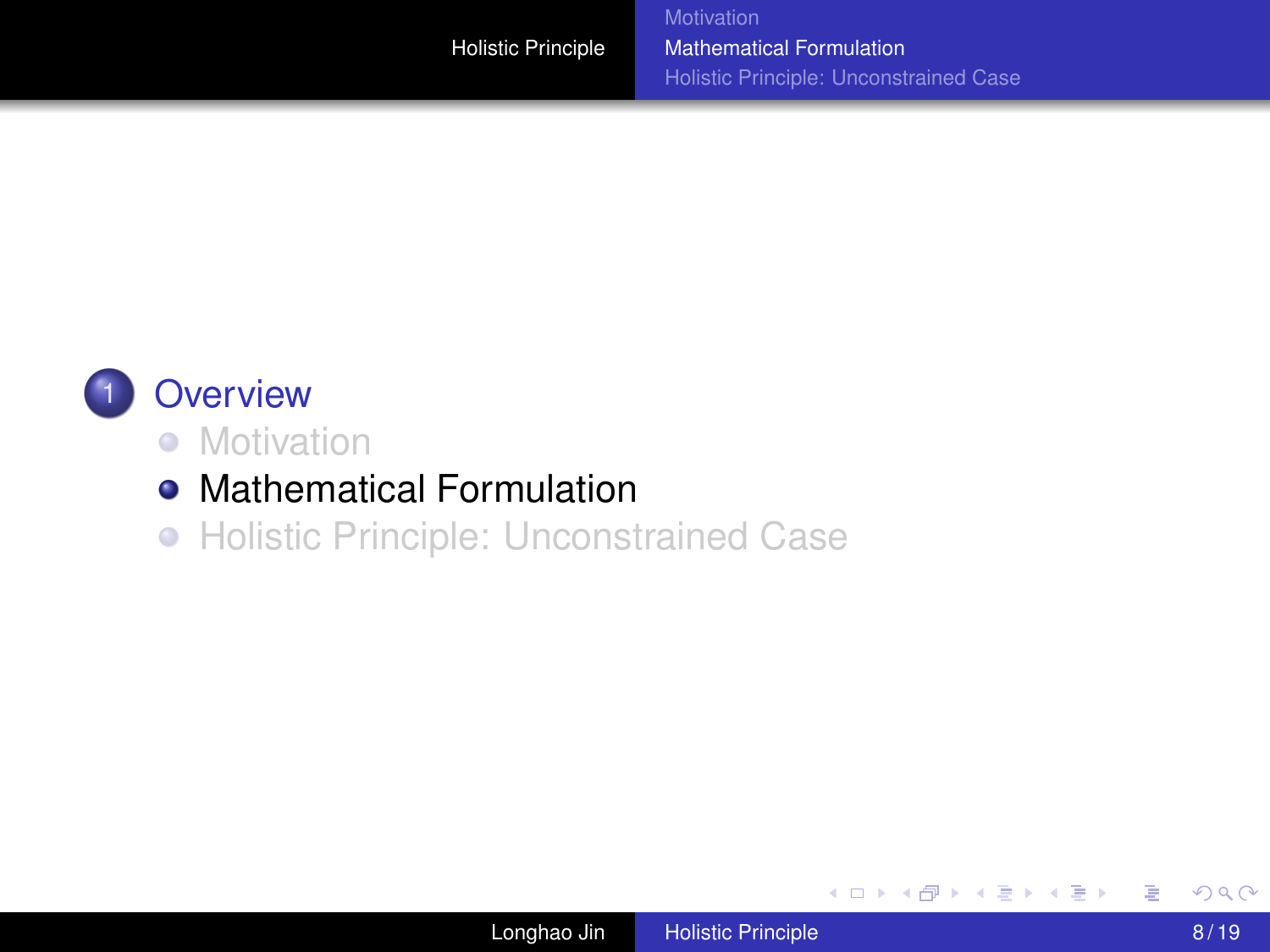## Mathematical Formulation

#### Holistic Principle

The holistic capital allocation is the set of real numbers  $(K_1^H, \ldots, K_n^H)$  given by the unique minimizer of the following multi-objective optimization problem:

$$
\inf_{(K_1,K_2,...,K_n)\in\mathcal{K}}\sum_{i=1}^n\nu_iC_i\left(K_i\right)+\sum_{i=1}^n\omega_iR_i\left(K_i;X_i\right)+\nu C\left(K\right)+\omega R\left(K;S\right),
$$

where  $\mathcal{K} = \sum_{i=1}^n \mathcal{K}_i$  and  $\mathcal{K} \subseteq \mathbb{R}^n$  is a non-empty set of admissible set;  $\nu_i,\,\omega_i,\,\nu,$  and  $\omega$  are non-negative weights, while at least one of them is positive; C, R, *C<sup>i</sup>* , *R<sup>i</sup>* are real-valued functions.

**K ロ ト K 何 ト K ヨ ト K ヨ ト**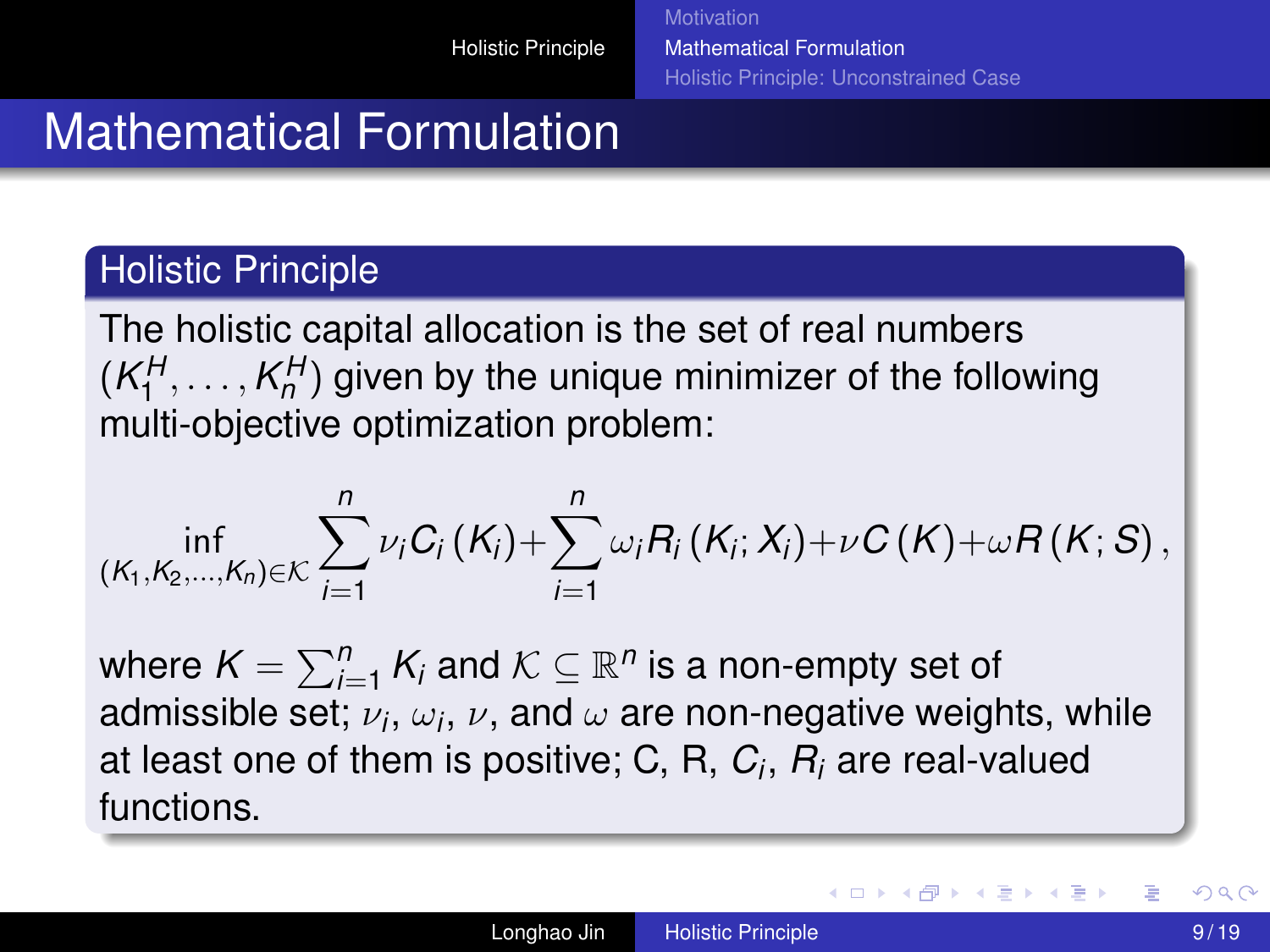<span id="page-9-0"></span>

#### **[Overview](#page-1-0)**

- [Motivation](#page-1-0)
- **[Mathematical Formulation](#page-7-0)**
- [Holistic Principle: Unconstrained Case](#page-9-0)

B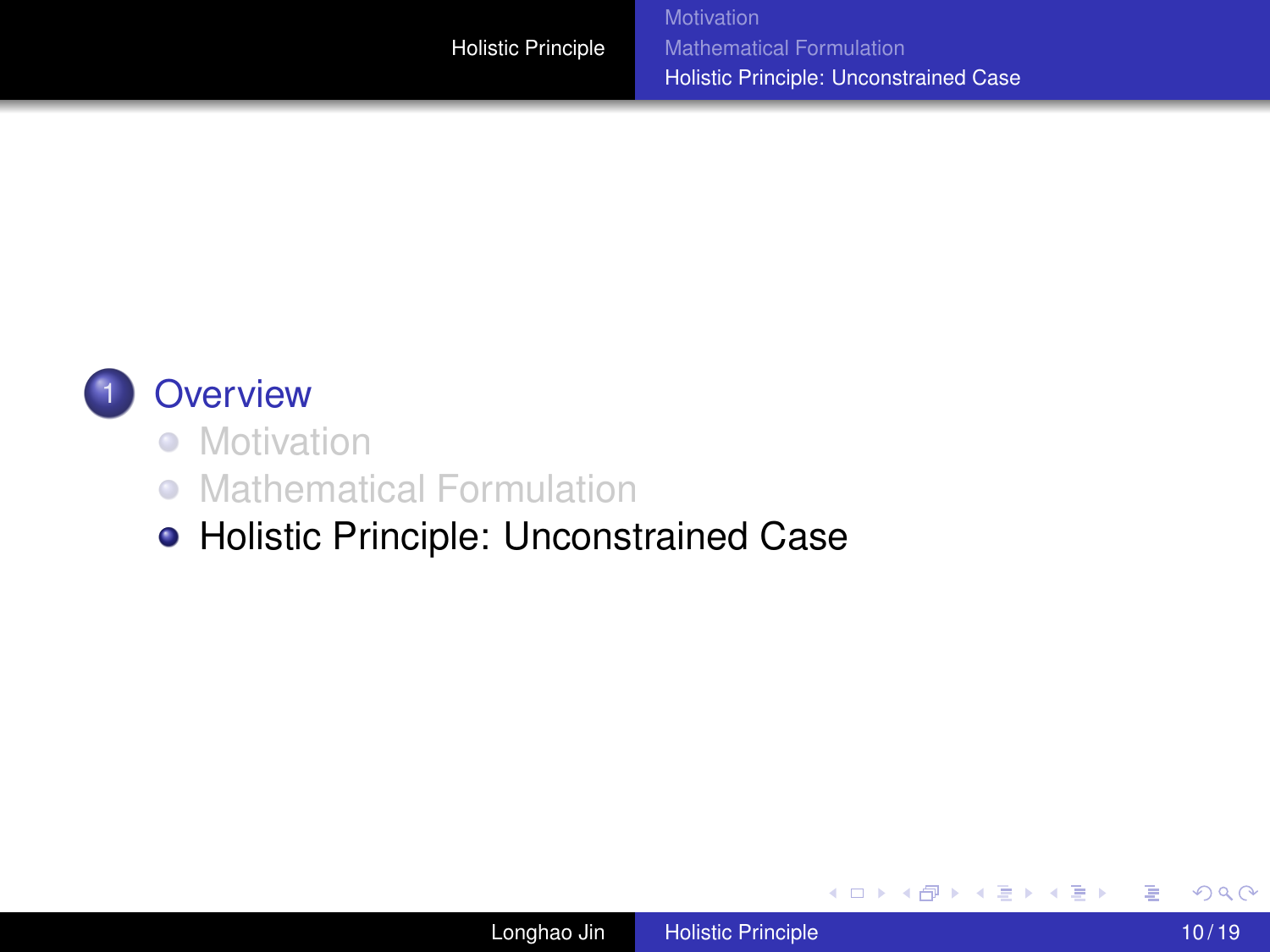[Mathematical Formulation](#page-7-0) [Holistic Principle: Unconstrained Case](#page-9-0)

### Holistic Principle: Unconstrained Case

#### Target Aiming and Weighted Deviation Case

Consider the holistic capital allocation  $(K_1^H, K_2^H, \ldots, K_n^H)$  such that:

$$
\inf_{(K_1, K_2,..., K_n) \in \mathbb{R}^n} \sum_{i=1}^n \nu_i (c_i - K_i)^2 + \sum_{i=1}^n \omega_i \mathbb{E} \left[ (X_i - K_i)^2 h_i(X_i) \right] + \nu (c - K)^2 + \omega \mathbb{E} \left[ (S - K)^2 h(S) \right].
$$

B

メロトメ 御 トメ 君 トメ 君 トッ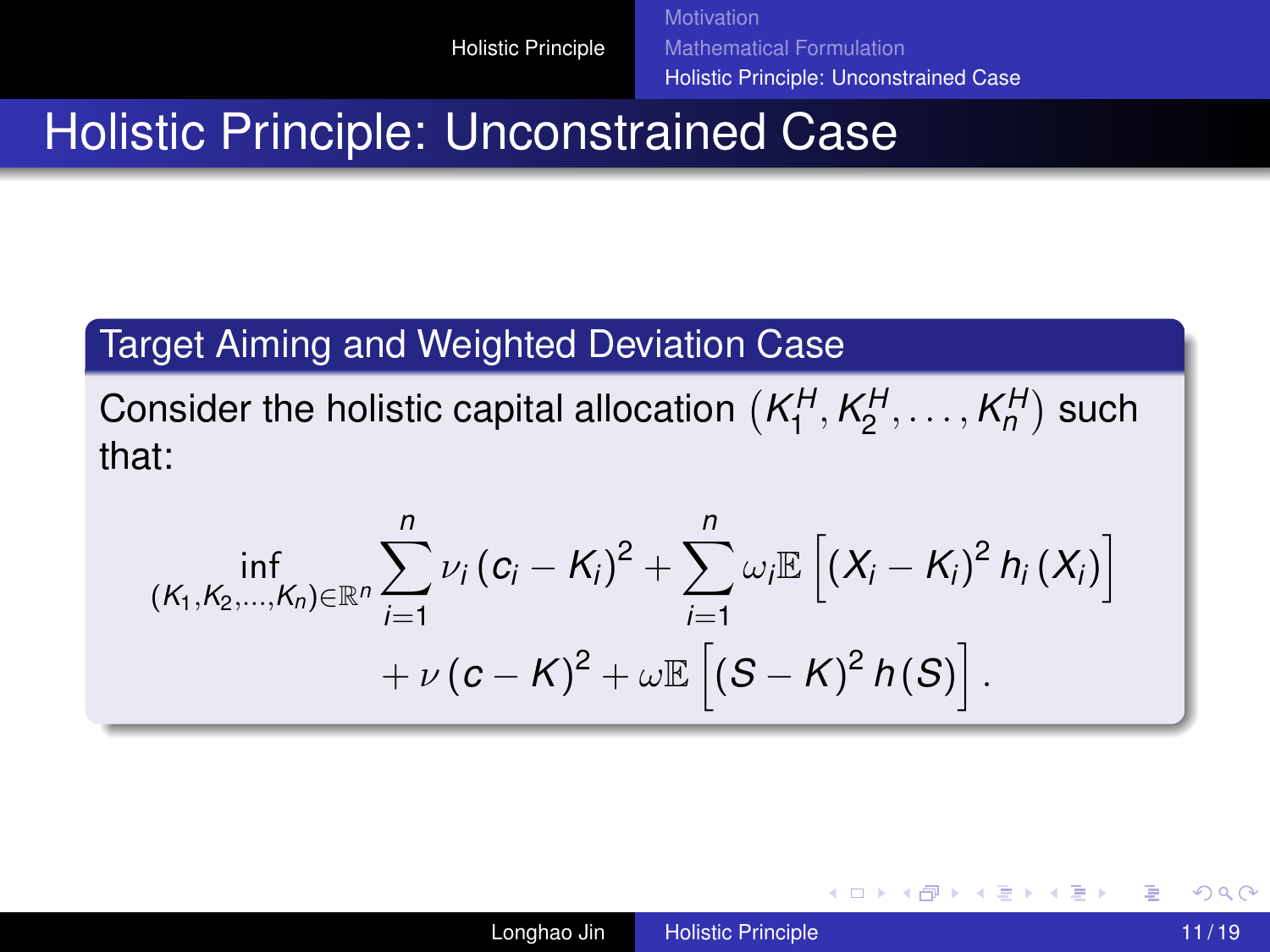[Motivation](#page-1-0) [Mathematical Formulation](#page-7-0) [Holistic Principle: Unconstrained Case](#page-9-0)

### Holistic Principle: Unconstrained Case

#### Optimal Solution

$$
K^H = \overline{K} + A\left(\sum_{r=1}^n \overline{K}_r - \overline{K}\right),
$$
  

$$
K_i^H = \overline{K}_i - B_i\left(\sum_{r=1}^n \overline{K}_r - \overline{K}\right),
$$

÷.

イロト イ押 トイヨ トイヨ トー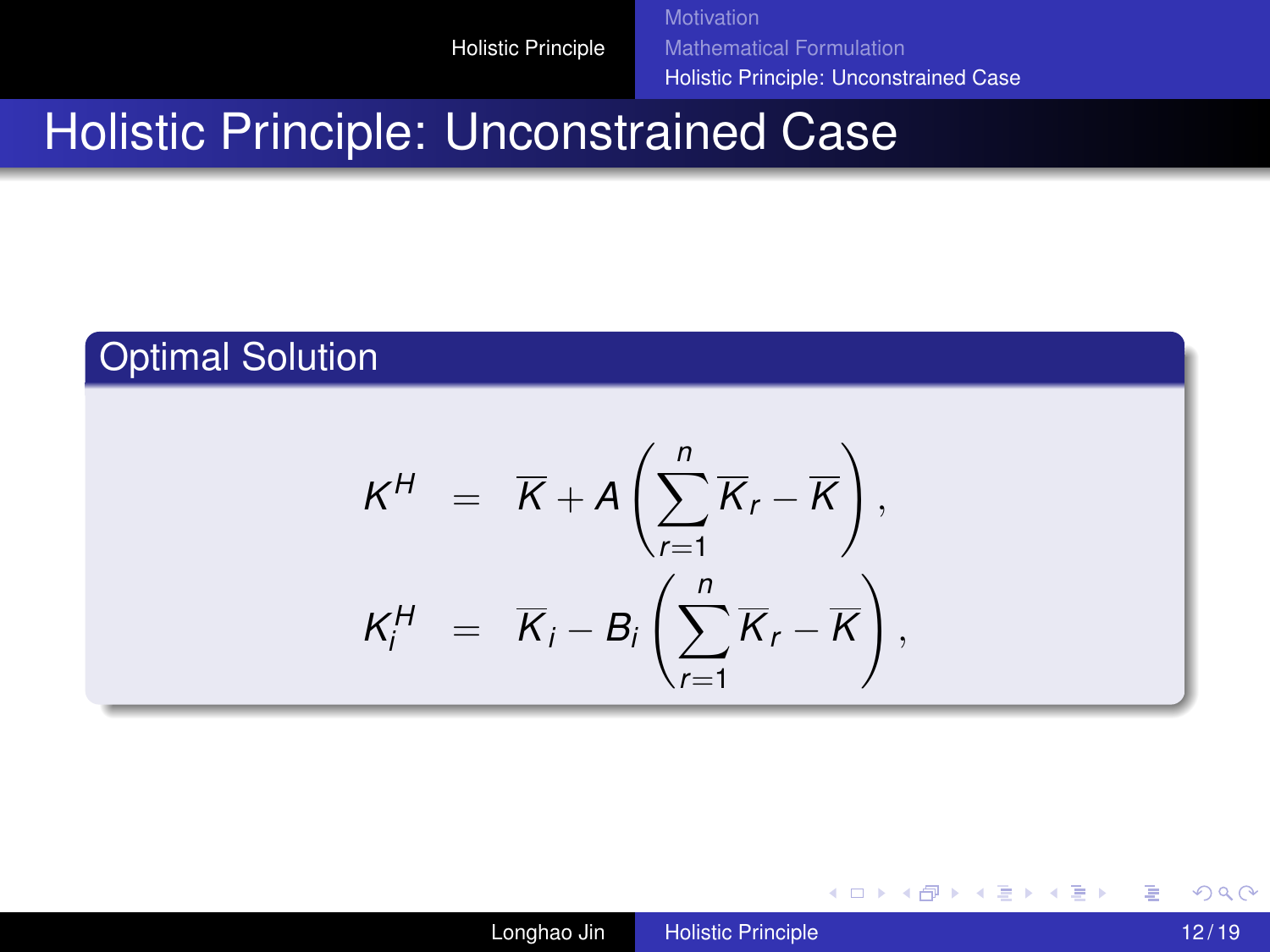[Mathematical Formulation](#page-7-0) [Holistic Principle: Unconstrained Case](#page-9-0)

### Holistic Principle: Unconstrained Case

#### Optimal Solution

for any  $i = 1, 2, \ldots, n$ , where

$$
\overline{K}_{i} = \alpha_{i}K_{i}^{C} + \beta_{i}K_{i}^{R}, \quad \overline{K} = \alpha K^{C} + \beta K^{R},
$$
\n
$$
K_{i}^{C} = c_{i}, \quad K_{i}^{R} = \rho_{i}(X_{i}) = \mathbb{E}[X_{i}h_{i}(X_{i})],
$$
\n
$$
K^{C} = c, \quad K^{R} = \rho(S) = \mathbb{E}[Sh(S)],
$$
\n
$$
A = \frac{\frac{1}{\nu + \omega}}{\frac{1}{\nu + \omega} + \sum_{r=1}^{n} \frac{1}{\nu_{r} + \omega_{r}}}, \quad B_{i} = \frac{\frac{1}{\nu_{i} + \omega_{i}}}{\frac{1}{\nu + \omega} + \sum_{r=1}^{n} \frac{1}{\nu_{r} + \omega_{r}}},
$$
\n
$$
\alpha_{i} = \frac{\nu_{i}}{\nu_{i} + \omega_{i}}, \quad \beta_{i} = \frac{\omega_{i}}{\nu_{i} + \omega_{i}}, \quad \alpha = \frac{\nu}{\nu + \omega}, \quad \beta = \frac{\omega}{\nu + \omega}.
$$

ă

**K ロ ト K 伺 ト K ヨ ト K ヨ ト**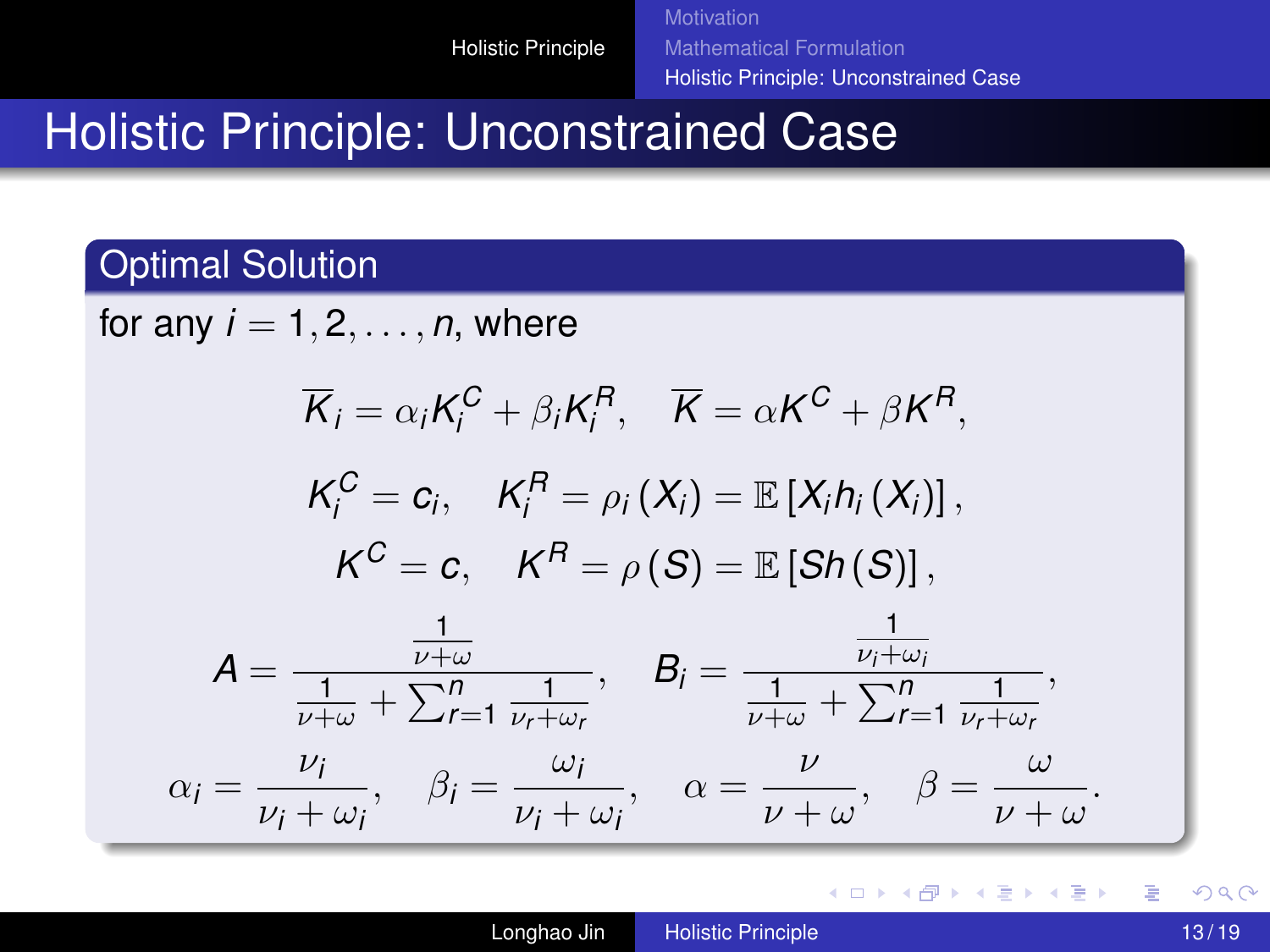[Mathematical Formulation](#page-7-0) [Holistic Principle: Unconstrained Case](#page-9-0)

### Holistic Principle: Unconstrained Case

#### Optimal Aggregate Capital

$$
\overline{\mathsf{K}}=\mathop{\mathsf{arg\,min\,}}\{\nu\mathsf{C}\left(\mathsf{K}\right)+\omega\mathsf{R}\left(\mathsf{K};\mathsf{S}\right)\}=\alpha\mathsf{K}^{\mathsf{C}}+\beta\mathsf{K}^{\mathsf{R}}
$$

#### Optimal Standalone Capital

$$
\overline{K}_{i}=\arg\min\left\{ \nu_{i}C_{i}\left(K_{i}\right)+\omega_{i}R_{i}\left(K_{i};X_{i}\right)\right\} =\alpha_{i}K_{i}^{C}+\beta_{i}K_{i}^{R}
$$

#### Diversification Benefit

$$
\sum_{r=1}^n \overline{K}_r - \overline{K}
$$

B

**K ロ ト K 何 ト K ヨ ト K ヨ ト**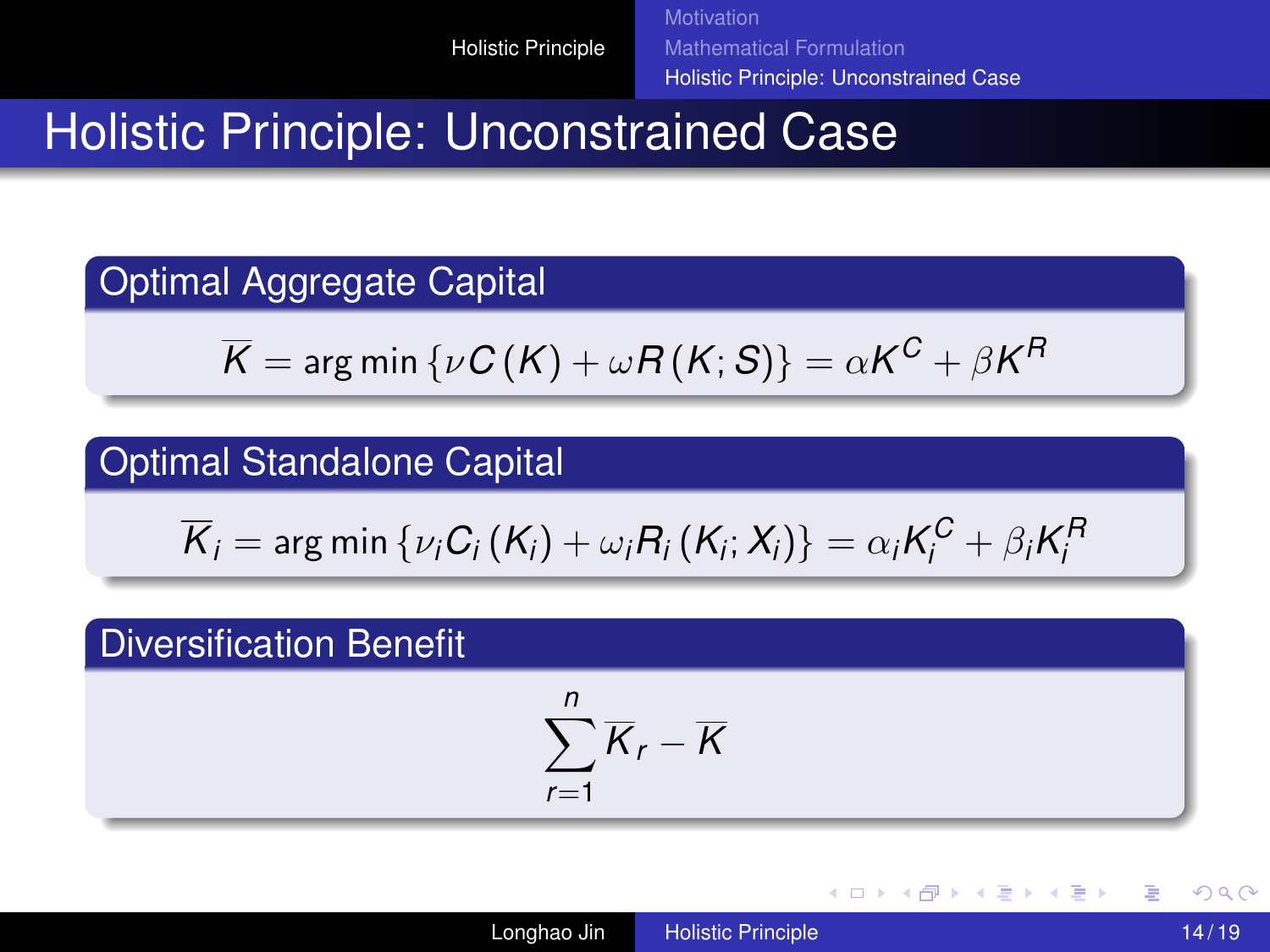[Mathematical Formulation](#page-7-0) [Holistic Principle: Unconstrained Case](#page-9-0)

### Holistic Principle: Unconstrained Case



Figure: Holistic aggregate and allocated capitals – relationships with optimal aggregate and standalone capitals

B

イロメ 不優 メイ君 メイ君 メー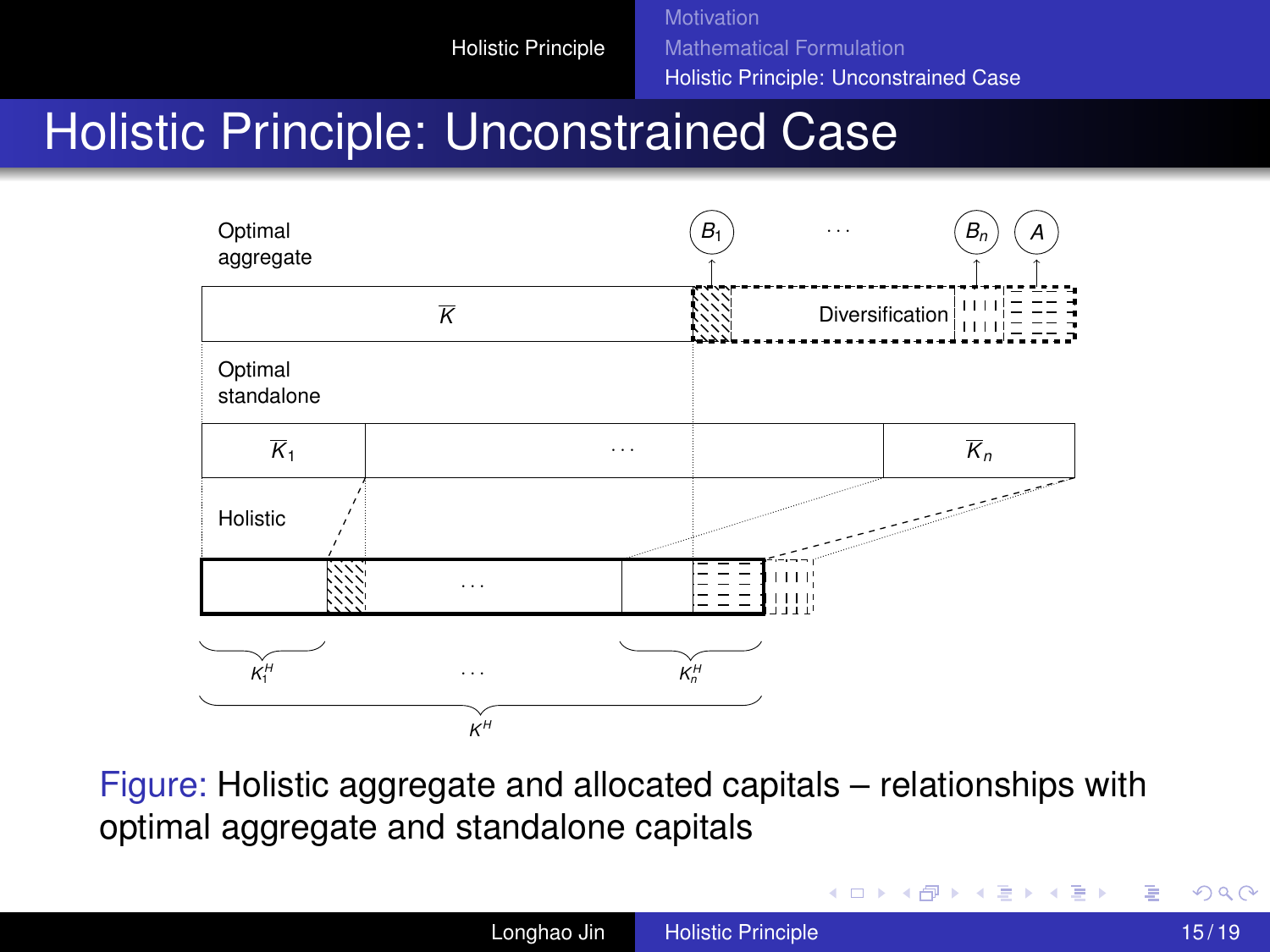**[Motivation](#page-1-0)** [Mathematical Formulation](#page-7-0) [Holistic Principle: Unconstrained Case](#page-9-0)

### Holistic Principle: Unconstrained Case



Figure: Holistic aggregate and allocated capitals – balancing of optimal capitals

ă.

 $\left\{ \begin{array}{ccc} 1 & 0 & 0 \\ 0 & 1 & 0 \end{array} \right.$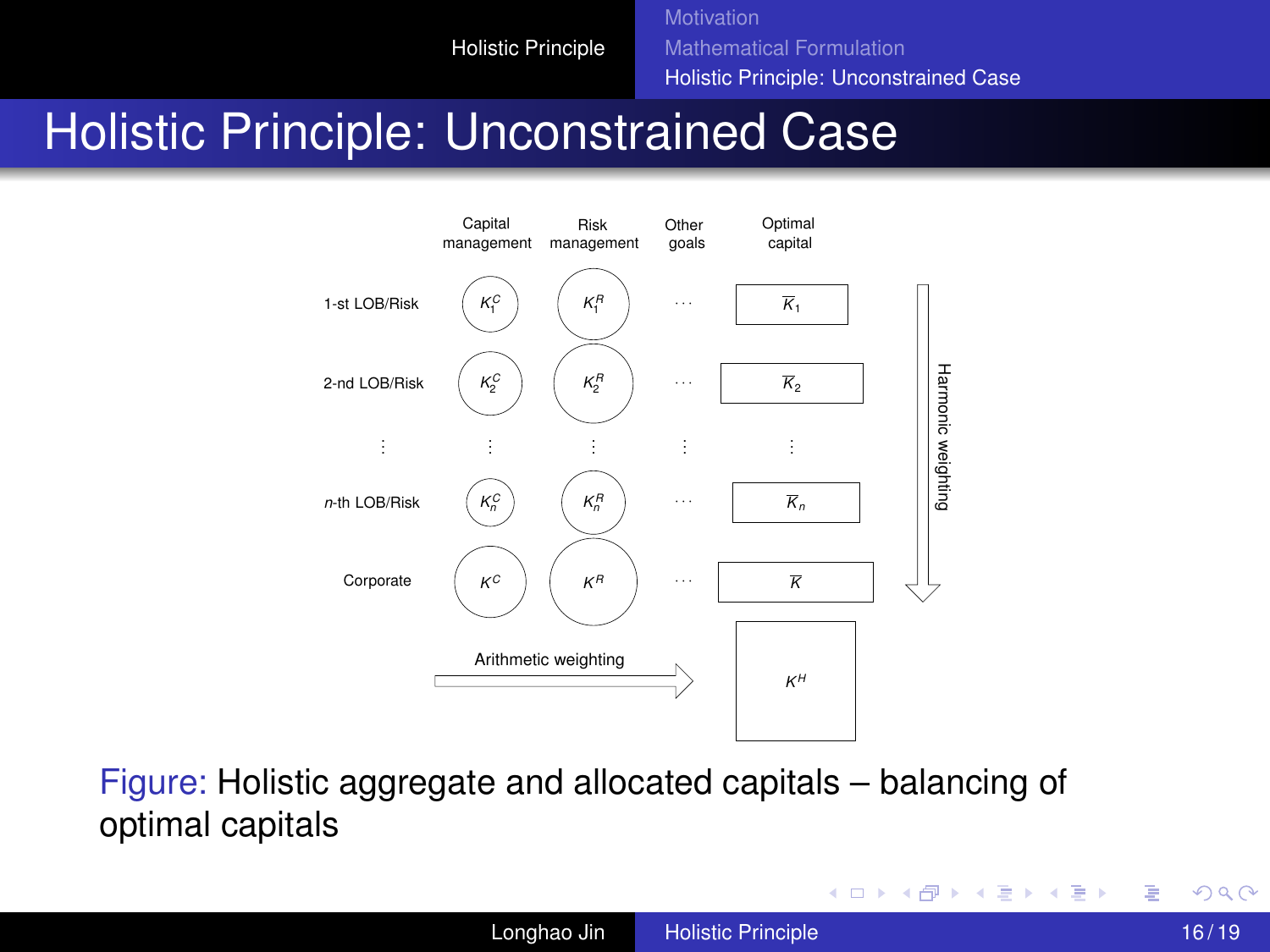[Mathematical Formulation](#page-7-0) [Holistic Principle: Unconstrained Case](#page-9-0)

### Holistic Principle: Unconstrained Case

#### Properties of Optimal Solution

- Monotonic property I
- Monotonic property II
- Convergence property

ă

イロメ イ押 メイヨメ イヨメ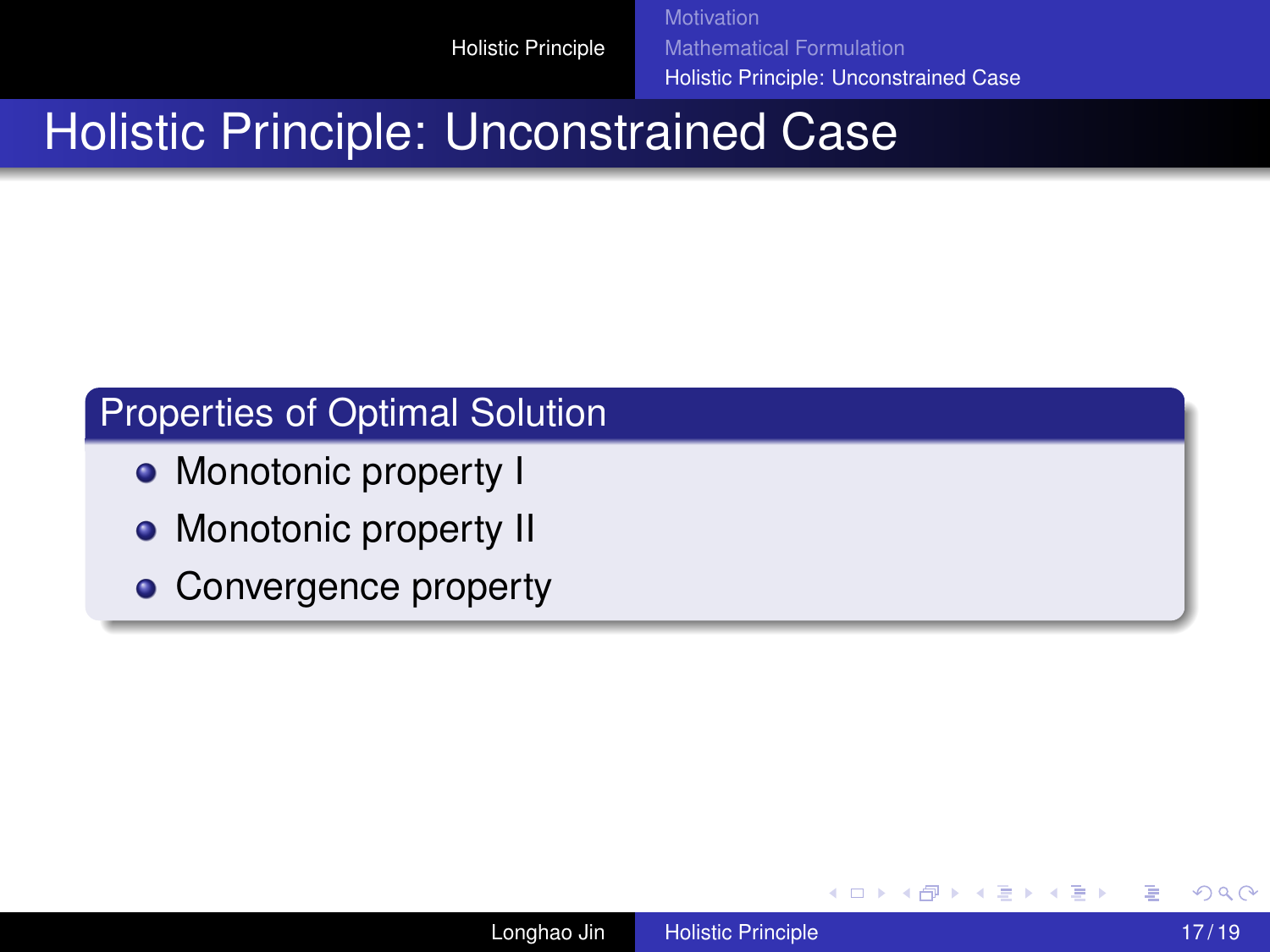[Mathematical Formulation](#page-7-0) [Holistic Principle: Unconstrained Case](#page-9-0)

### **Reference**

Chong, W. F., Feng, R., & Jin, L. (2020). Holistic Principle for Risk Aggregation and Capital Allocation. Available at SSRN 3544525.

э

イロメ イ押 メイヨメ イヨメ